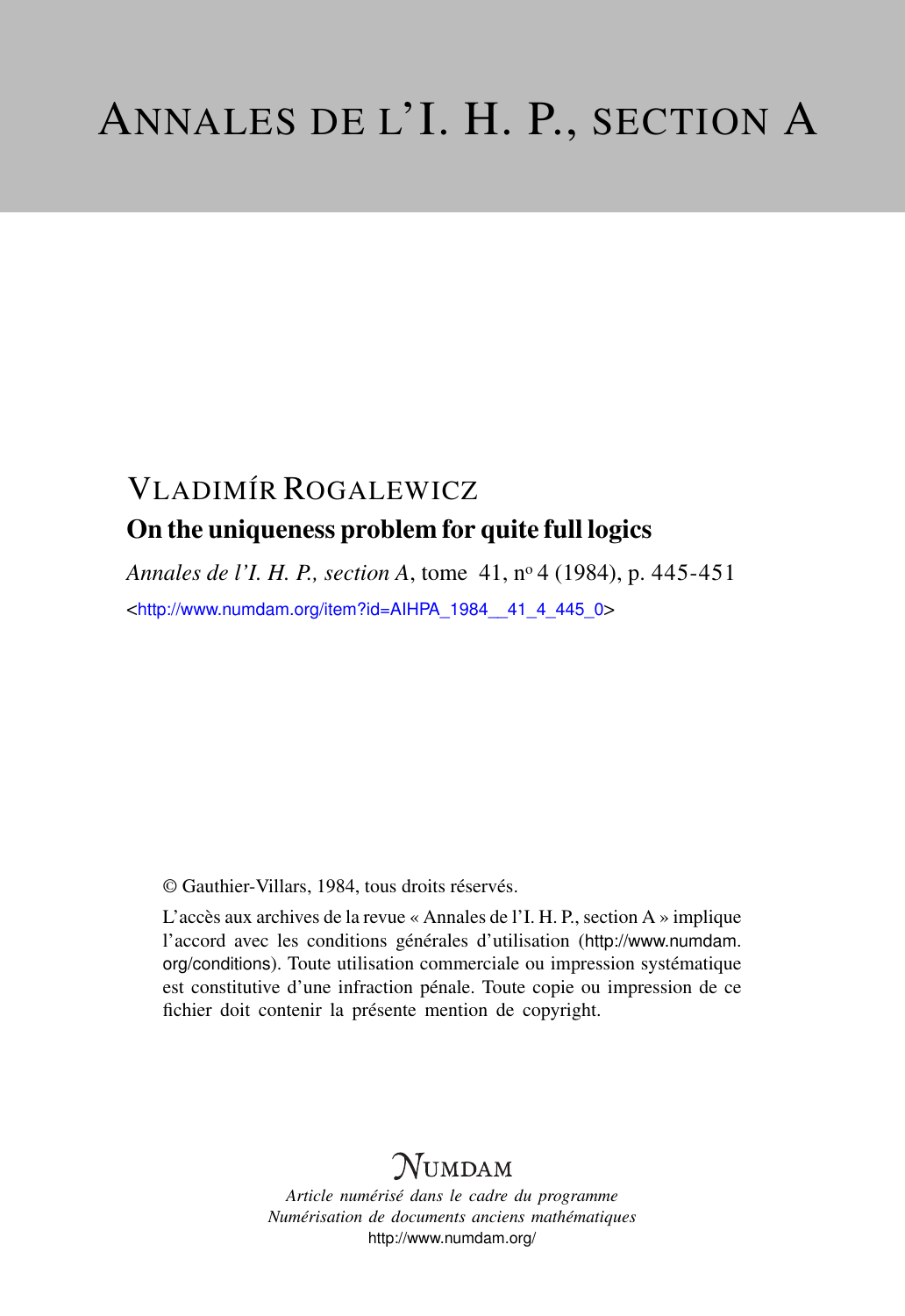## On the uniqueness problem for quite full logics

by

Vladimír ROGALEWICZ

Research Institute of Plant Production, 16106 Prague 6, Ruzyně, Czechoslovakia

ABSTRACT.  $-$  We present an example of a quite full logic that possesses two distinct bounded observables not being distinguishable by their expectations. This answers the uniqueness problem presented by S. Gudder [2 ].

 $R$ ÉSUMÉ. — On donne un exemple de logique « tout à fait complète » (cf. Definition 4) possedant deux observables bornes distincts qu'on ne peut distinguer par leurs valeurs moyennes. Cela répond au problème d'unicité posé par S. Gudder [2].

Let  $(L, M)$  be a quantum logic. In the centre of our interest there are observables, i. e. homomorphisms from the  $\sigma$ -algebra  $\mathscr{B}(R)$  of the Borel subsets of a real line to L. We can consider an observable to be a « generalized random variable » on L. An observable x is bounded if there is a bounded set  $B \in \mathcal{B}(R)$  such that  $x(B) = 1$ . The value  $m(x) = \int \lambda m[x(d\lambda)]$ is called an expectation of an observable x in the state  $m \in M$ . A natural question has arisen: if two bounded observables have the same expectation in any state  $m \in M$ , are then those observables equal? It is known [2, 5] that the answer is « yes » for two important examples of logics, viz. for Boolean  $\sigma$ -algebras and for lattices of closed subspaces of a Hilbert space. Of course, this question (called the uniqueness problem or the uniqueness . condition) is reasonable only if M is a « relatively rich » set. It might be if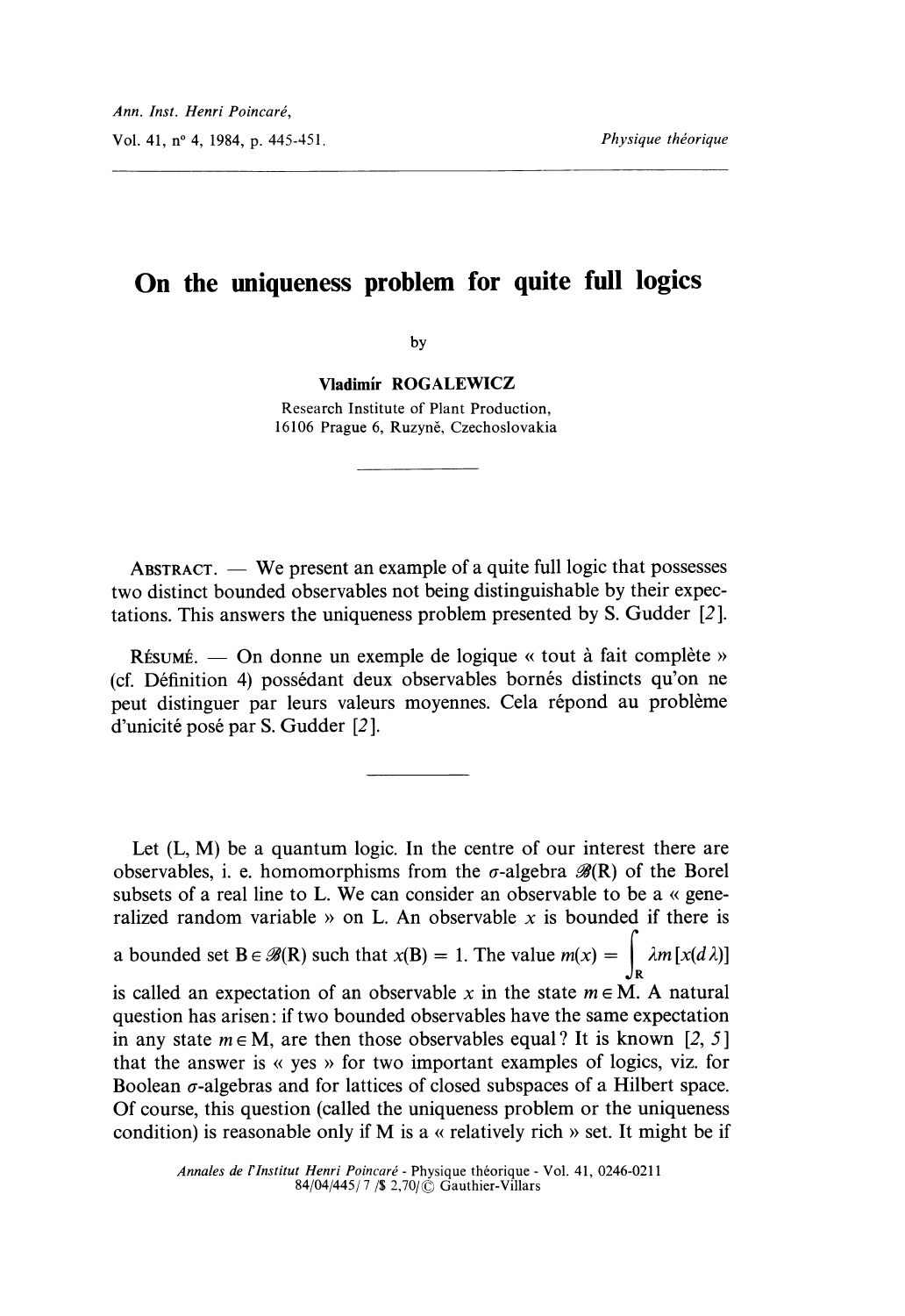(L, M) was a quite full logic. For such logics, the problem was originally published [2]. Some partial results have occured that have brought several sufficient or necessary conditions on a logic  $(L, M)$  to fulfil the uniq condition  $[3, 6, 8, 11]$ . The general question of quite full logics have remained open up to now. In this paper we will present an example of a quite full logic (L, M) and two bounded observables x, y on L such that  $m(x) = m(y)$ for any  $m \in M$ . This example shows up that a quite full logic does not possess the uniqueness condition in general.

We start with basic definitions (a detailed exposition may be found in [5]).

DEFINITION 1. — Let  $L = (L, \leq,')$  be an orthomodular  $\sigma$ -orthocomplete poset (abbr. OMP), M a set of probability ( $\sigma$ -additive) measures on L. A pair (L, M) is called a logic, elements of M are called states on L.

DEFINITION 2. - An observable is a mapping  $x: \mathcal{B}(R) \to L$  from the  $\sigma$ -algebra  $\mathscr{B}(R)$  of the Borel subsets of the real line to L such that

*i)* 
$$
x(\mathbf{R}) = 1
$$
,  
\n*ii)*  $x(\mathbf{R} - \mathbf{A}) = x(\mathbf{A})'$ ,  
\n*iii)*  $x\left(\bigcup_{i=1}^{\infty} A_i\right) = \bigvee_{i=1}^{\infty} x(A_i)$  for any collection  $\{A_i \in \mathcal{B}(\mathbf{R}) | i \in \mathbf{N}\}$ .

An observable x is called bounded if there is a bounded set  $A \in \mathcal{B}(R)$  such that  $x(A) = 1$ .

Let  $(L, M)$  be a logic and let x be a bounded observable on L. Take a state  $m \in M$ . Then  $m_x = m \circ x$  is a probability measure on  $\mathscr{B}(R)$  and the integral  $m(x) = \int_{\mathbf{R}} \lambda \cdot m[x(d\lambda)] = \int_{\mathbf{R}} \lambda \cdot m_x(d\lambda)$  exists.

DEFINITION 3. — The value  $m(x)$  is called an expectation of an observable x in the state m. We say that a logic  $(L, M)$  possesses the condition U (uniqueness) if any two bounded observables  $x$ ,  $y$  are equal whenever the equality  $m(x) = m(y)$  is fulfiled for any  $m \in M$ .

There are examples of logics that allow only one state or even that do not possess any state at all  $[1, 7, 12]$ . The question of possessing the condition U is senseless for such logics, but they have also very little meaning as regards applications to quantum mechanics. Therefore there is usually some condition added to the definition of a logic (L, M) such that the set M is then « rich enough ». Most frequently used condition is that of a quite full logic.

DEFINITION 4.  $-$  A logic (L, M) is called quite full provided the following statement holds true for any  $a, b \in L$ : if  $m(a) = 1$  implies  $m(b) = 1$  for any  $m \in M$  then  $a \le b$ .

Annales de l'Institut Henri Poincaré - Physique théorique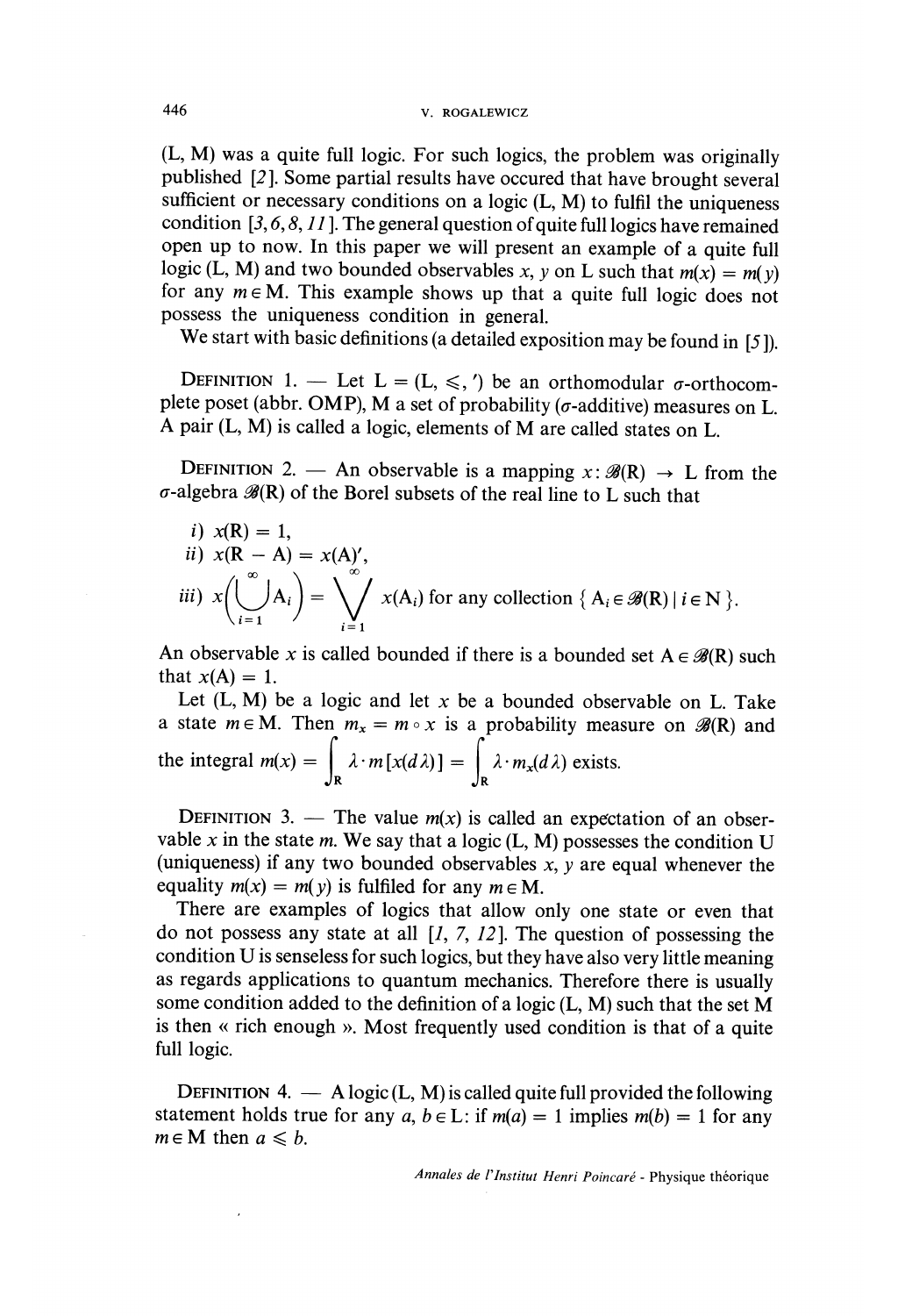The uniqueness problem for observables was formulated at first for quite full logics as early as 1966 [2 ]. Some partial results have appeared up to now but the original problem has not been solved in spite of being repeated more times [3, 4, 5, 6 ]. We would like to present the most important results along this line.

THEOREM 1. - Let x, y be observables on a quite full logic  $(L, M)$ and let there is a set  $B \in \mathscr{B}(R)$  such that B has at most one limit point and  $x(B) = 1$ . Suppose  $m(x) = m(y)$  for any  $m \in M$ . Then  $x = y$ .

*Proof.* — See [2] or [5].

THEOREM 2. - Let a logic  $(L, M)$  satisfies the following conditions

i) for any  $a \in L$  there is  $m \in M$  such that  $m(a) = 1$ ,

ii) for any a,  $b \in L$ ,  $a \leq b'$  and for any  $\varepsilon \in (0, 1)$  there is  $m \in M$  such that  $m(a) \geq 1 - \varepsilon, m(b) \geq 1 - \varepsilon.$ 

If x, y are bounded observables on (L, M) and  $m(x) = m(y)$  for any  $m \in M$ then  $x = y$ .

*Proof.* — See [11] or (in a slightly weaker form) [8].

The connections between quite full logics and logics satisfying the assumption of Theorem 2 are derived in [9,10 ]. In [6] S. Gudder introduced examples resulting in the following statement : if we weaken the assumption that  $(L, M)$  is a quite full logic, then  $(L, M)$  need not possess the condition U. We give an example of a quite full logic that does not fulfil the condition U.

DEFINITION 5. — An atom in a logic (L, M) is such an element  $p \in L$ that for any  $q \in L, q \leq p$  it holds  $q = 0$  or  $q = p$ .

EXAMPLE 1.  $-$  Let Z be the set of all integers. Let an OMP L consists of exactly two distinct blocks (maximal Boolean sub  $\sigma$ -algebras), generated by the sets of atoms  $\{a_i | i \in \mathbb{Z}\}\$  and  $\{b_i | i \in \mathbb{Z}\}\$  respectively. Let x, y be two observables on L defined by  $x(1/2^{i}) = a_{-i}$ ,  $x(1) = a_0$ ,  $x(2 - 1/2^{i}) = a_i$ ,  $y(1/2^i) = b_{-i}, y(1) = b_0, y(2 - 1/2^i) = b_i, i \in \mathbb{N}.$ 

For  $j \in \mathbb{Z}$  define states  $m_1$ ,  $m_2$ ,  $m_3$  as follows (a state is defined by its values on all atoms):  $m_1(a_i) = m_1(b_i) = 1$ ,  $m_2(a_i) = 1$ ,  $m_2(b_{i+i}) = 1/2^i$ ,  $m_3(a_i) = 1$ ,  $m_3(b_{i-i}) = 1/2^i$ ,  $i \in \mathbb{N}$ . These states vanish for the other atoms. It holds  $m_1(x) = m_1(y)$ ,  $m_2(x) < m_2(y)$ ,  $m_3(x) > m_3(y)$ . There exists  $\varepsilon \in (0,1/2)$ (even rational) such that if we set  $m_{\epsilon} = 1/2m_1 + \epsilon m_2 + (1/2 - \epsilon)m_3$  then  $m_{\epsilon}(x) = m_{\epsilon}(y)$ . Denote the state  $m_{\epsilon}$  by  $m_i^a$ . It holds  $m_i^a(a_i) = 1$ ,  $m_i^a(a_i) = 0$ for  $i + j$  and  $m_i^a(b_i) + 0$ ,  $m_i^a(b_i) + 1$  for any  $i \in \mathbb{Z}$ . Analogously we construct  $m_j^b$  such that  $m_j^b(b_j) = 1$ ,  $m_j^b(b_i) = 0$  for  $i \neq j$  and  $m_j^b(a_i) \in (0,1)$  for any  $i \in \mathbb{Z}$ and then the states  $m_i^a$ ,  $m_i^b$  for any  $i \in \mathbb{Z}$ . Denote  $M = \{m_i^a, m_i^b | i \in \mathbb{Z} \}$ .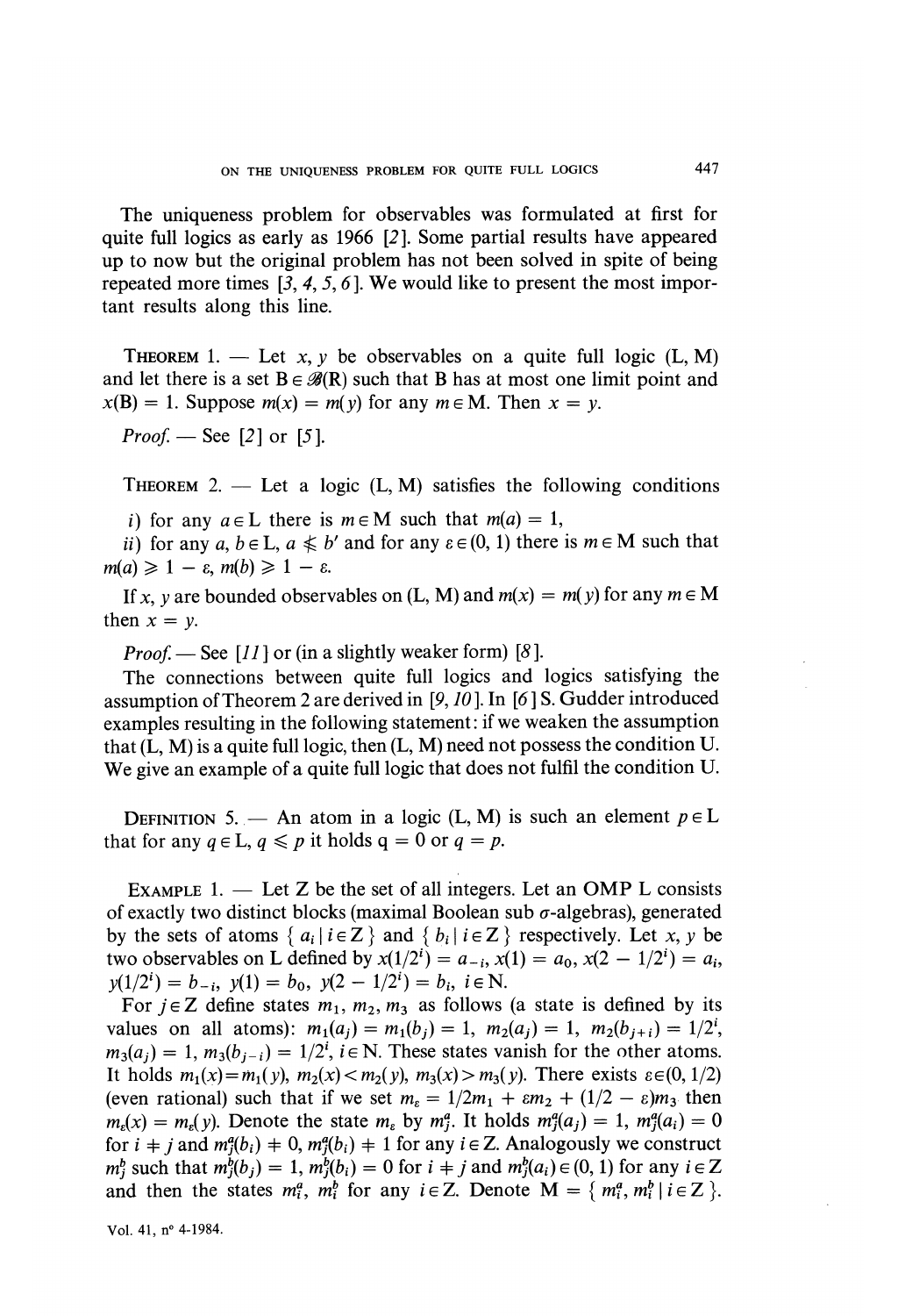It is obvious that  $m(x) = m(y)$  for any  $m \in M$ . We shall show that (L, M) is a quite full logic. Let  $m \in M$ ,  $c \in L$  and  $m(c) = 1$ . Then either  $c = 1$  or there exists an atom  $d \leq c$  such that  $m(d) = 1$ . Suppose that  $c_1, c_2 \in L$ and that  $m(c_1) = 1$  implies  $m(c_2) = 1$  for any  $m \in M$ . If  $c_1 = 1$  then  $m(c_1) = 1 = m(c_2)$  for any  $m \in \widetilde{M}$  and hence  $c_2 = 1$ ,  $c_1 = c_2$ . If  $c_1 \neq 1$ , it holds either  $c_1 = \bigvee a_i$  or  $c_1 = \bigvee b_i$ ,  $I \subseteq Z$ . Suppose the former

case (in the latter one the proof proceeds dually). Then

$$
\{ m \in M \mid m(c_1) = 1 \} = \{ m_i^a \mid i \in I \}
$$

If  $c_2 = 1$  then trivially  $c_1 \le c_2$ . We may thus assume that  $c_2 \ne 1$ . Then  $m_i^a(c_2) = 1$  implies  $a_i \le c_2$ . As  $m_i^a(c_2) = 1$  for any  $i \in I$ , it holds

$$
c_1 = \bigvee_{i \in I} a_i \leqslant c_2,
$$

what was to prove. We have constructed a quite full logic  $(L, M)$  that does fulfil the condition U.

If  $m_1$ ,  $m_2$  are states on L, then  $m = \alpha m_1 + (1 - \alpha)m_2$ ,  $\alpha \in (0, 1)$  is again a state on L. A state m is called pure if the expression  $m = \alpha m_1 + (1 - \alpha)m_2$ ,  $\alpha \in (0, 1)$  implies  $m = m_1 = m_2$ . The previous example can be improved in such a way that M is a set of pure states. First we present a lemma which may be useful in other situations as well.

LEMMA 3. - Let a rational number  $\varepsilon$ ,  $0 < \varepsilon < 1$  be given. Then there exists a logic (L, M) and two elements  $a, b \in L$  such that

i)  $m(a) + m(b) \leq 1 + \varepsilon$  for any  $m \in M$ ,

ii) there is a (pure) state  $m \in M$  such that  $m(a) = 1$ ,  $m(b) = \varepsilon$ ,

iii) if u,  $v \in L$ ,  $(u, v) + (a, b)$  then there is a (pure) state  $m \in M$  such that  $m(u) = 1 = m(v)$ .

*Proof.* — We will construct such logics using Greechie's representation. We suppose the reader to be familiar with the interpretation of such diagrams (an exposition of their construction and interpretation can be found in  $[I]$ ).

Let a rational number  $\varepsilon = p/q$ ,  $p$ ,  $q \in \mathbb{N}$ ,  $p < q$  be given. Denote (L, M) a logic depicted in Fig. 1, let M be the set of all states on L. Then

$$
\sum_{i=1}^{q} \sum_{j=1}^{p} c_{ij} \leq p \quad \text{and} \quad \sum_{i=1}^{q} \sum_{j=1}^{p} c_{ij} + \sum_{i=1}^{q} d_i + \sum_{i=1}^{q} e_i = q.
$$

Annales de l'Institut Henri Poincaré - Physique théorique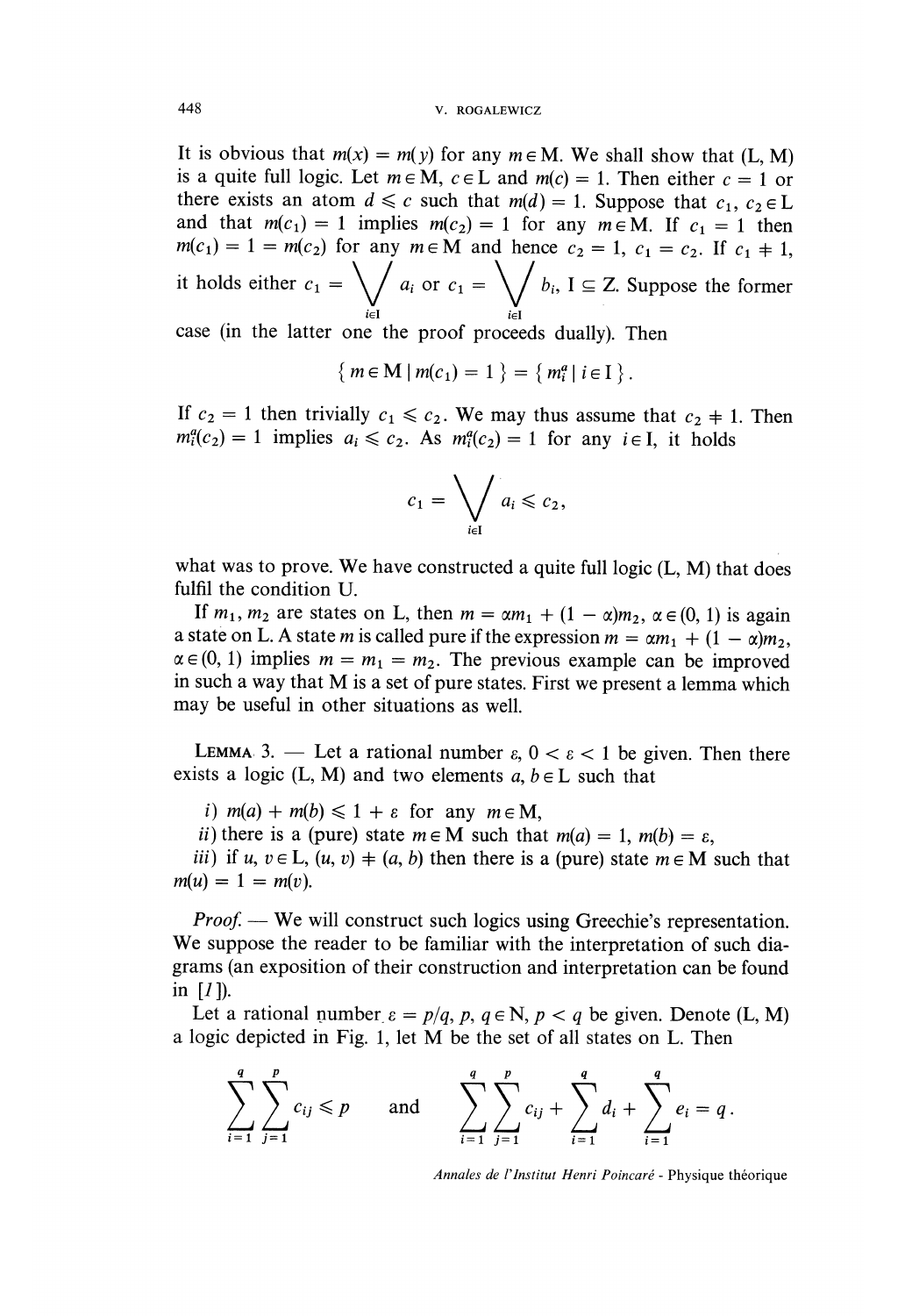

Thus 
$$
\sum_{i=1}^{q} d_i + \sum_{i=1}^{q} e_i \ge q - p.
$$
 Now  $q \cdot m(a) \le \sum_{i=1}^{q} (1 - d_i) = q - \sum_{i=1}^{q} d_i$ ,  
\n
$$
q \cdot m(b) \le q - \sum_{i=1}^{q} e_i.
$$
 Hence  
\n
$$
q(m(a) + m(b)) \le 2q - \sum_{i=1}^{q} d_i - \sum_{i=1}^{q} e_i \le 2q - (q - p) = q + p
$$

and

$$
m(a) + m(b) \leqslant (q + p)/q = 1 + p/q = 1 + \varepsilon.
$$

We have proved the assertion  $(i)$ . Existence of states in  $(ii)$  and  $(iii)$  is obvious. The proof is finished.

We denote a logic (L, M) that meets assertions of Lemma 3 with a given rational number  $\epsilon$  by  $P_{\epsilon}$ . We are going to use logics  $P_{\epsilon}$  to construct our final example. We shall refine Example 1 in such a way that M will be a set of pure states.

EXAMPLE 2.  $-$  Let  $(L, M)$  be a logic introduced in Example 1. For any i,  $j \in \mathbb{Z}$  let  $\varepsilon = m_i^a(b_i)$  and denote  $L_{ij} = P_{\varepsilon}$  and  $p_{ij}$ ,  $q_{ij} \in L_{ij}$  the atoms corresponding to  $a, b$  resp. in Example 1. Now we identify

$$
a_i = p_{i0} = p_{i1} = p_{i,-1} = p_{i2} = p_{i,-2} = p_{i3} = p_{i,-3} = \dots
$$
 for any  $i \in \mathbb{Z}$ 

and

$$
b_j = q_{0j} = q_{1j} = q_{-1,j} = q_{2j} = q_{-2,j} = q_{3j} = q_{-3,j} = \dots
$$
 for any  $j \in \mathbb{Z}$ .

Vol. 41, n° 4-1984.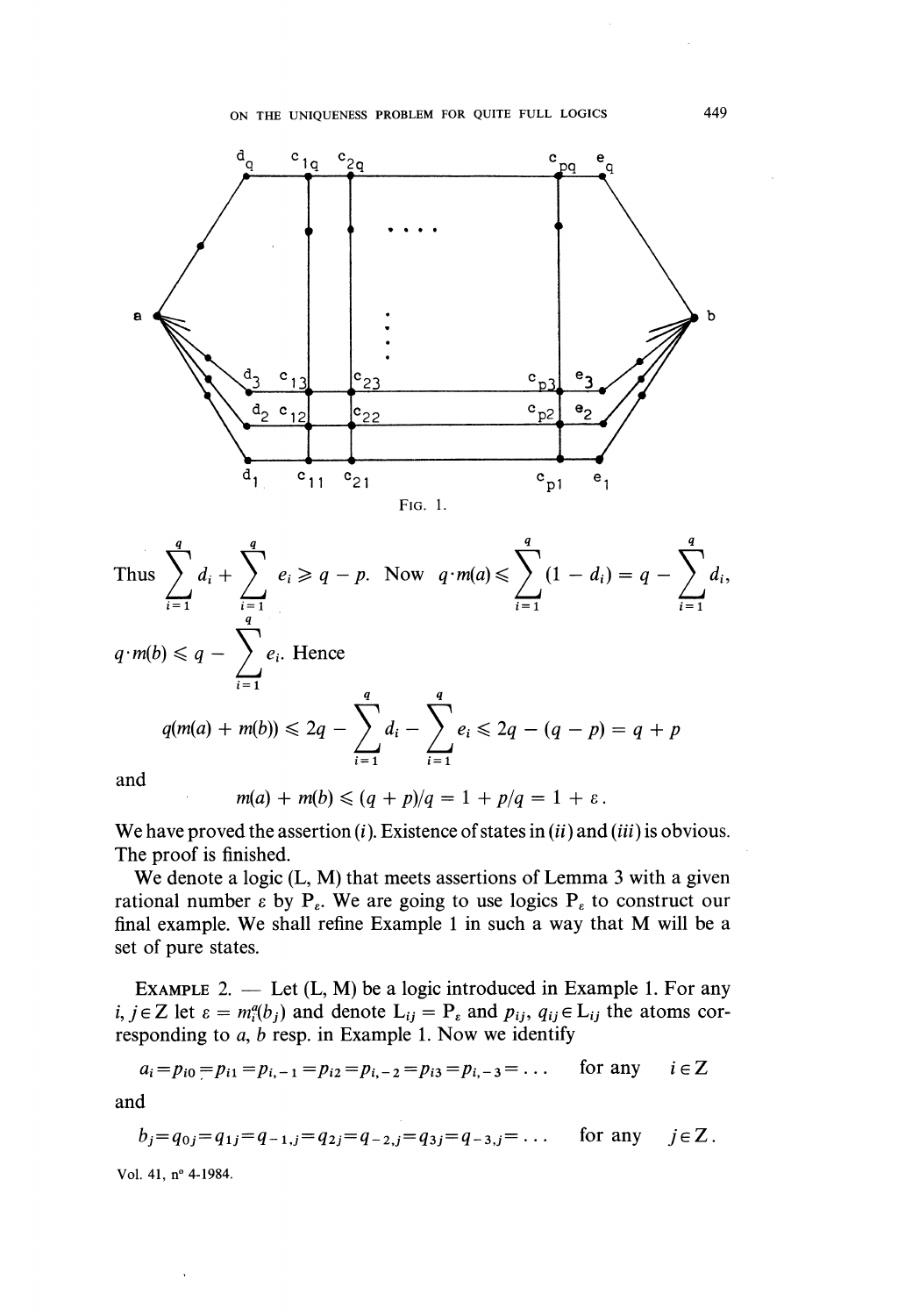Denote  $L_1 = L \cup L_{ij}$  (previous identifications are concerned). It follows

from the theory of Greechie diagrams that  $L_1$  is an OMP.

We denote  $M_1$  such a set of states on  $L_1$  that  $m_1 \in M_1$  if and only if

i)  $m_1$  restricted to L equals to some  $m_i^a \in M$  ( $m_i^b \in M$ , resp.),<br>ii)  $m_1$  restricted to  $L_{ki}$  ( $k, j \in Z$ ) equals to a state *m* on  $L_{ki}$  such that  $m(a_k) = m_i^a(a_k)$ ,  $m(b_i) = m_i^a(b_i)$   $(m(a_k) = m_i^b(a_k)$ ,  $m(b_i) = m_i^b(b_i)$  resp.) and if  $m = \alpha m' + (1 - \alpha)m''$  for some real number  $\alpha \in (0,1)$  and states m', m'' on  $L_{ki}$  with the same properties as m then  $m = m' = m''$ .

As regards Lemma 3,  $(L_1, M_1)$  is a quite full logic. Besides  $M_1$  was defined in such a way that any state  $m \in M_1$  is pure.

Let x, y be the same observables as in Example 1. Then  $m(x) = m(y)$  for any  $m \in M_1$  but  $x + y$ . The proof is finished.

Final remark. — Let L be an OMP and denote  $\mathcal{S}(L)$  the set of all states on L. In the definition of a logic (L, M) (Definition 1) a set of states M can be a proper subset of  $\mathcal{S}(L)$ . A logic is often defined strictly as  $(L, \mathcal{S}(L))$ . We are not able to prove or disprove whether any quite full logic  $(L, \mathcal{S}(L))$ possesses the condition U. As regards Example 2, there should be a counterexample. It seems improbable that such a strong condition might result<br>only from considering the set  $\mathcal{S}(L)$  instead of some its « rich enough » subset M. Although the original Gudder's problem has been answered (Example 1) it would be desirable to solve the uniqueness problem in this stronger form.

## **REFERENCES**

- [1] R. J. GREECHIE, Orthomodular lattices admitting no states, J. Comb. Theory, t. 10, 1971, p. 119-132.
- [2] S. GUDDER, Uniqueness and existence properties of bounded observables, Pacific J. Math., t. 19, 1966, p. 81-93, 578-589.
- [3] S. GUDDER, Axiomatic Quantum Mechanics and Generalized Probability Theory, in Probabilistic Methods in Applied Mathematics, Vol. 2 (A. Bharucha, Reid, ed.), Academic Press, New York, 1970.
- [4] S. GUDDER, Some unsolved problems in quantum logics, in Mathematical Foundations of Quantum Theory (A. R. Marlow, ed.), Academic Press, New York, 1978.
- [5] S. GUDDER, Stochastic Methods in Quantum Mechanics, North Holland, New York, 1979.
- [6] S. GUDDER, Expectation and transition probability, Int. J. Theor. Physics, t. 20, 1981, p. 383-395.
- [7] P. PTÁK, Logics with given centers and state spaces, Proc. Amer. Math. Soc., t. 88, 1983, p. 106-109.
- [8] P. PTÁK, V. ROGALEWICZ, Regularly full logics and the uniqueness problem for observables, Ann. Inst. H. Poincaré, t. 38, 1983, p. 69-74.
- [9] P. PTÁK, V. ROGALEWICZ, Measures on orthomodular partially ordered sets, J. Pure Appl. Algebra, t. 28, 1983, p. 75-80.

Annales de l'Institut Henri Poincaré - Physique théorique